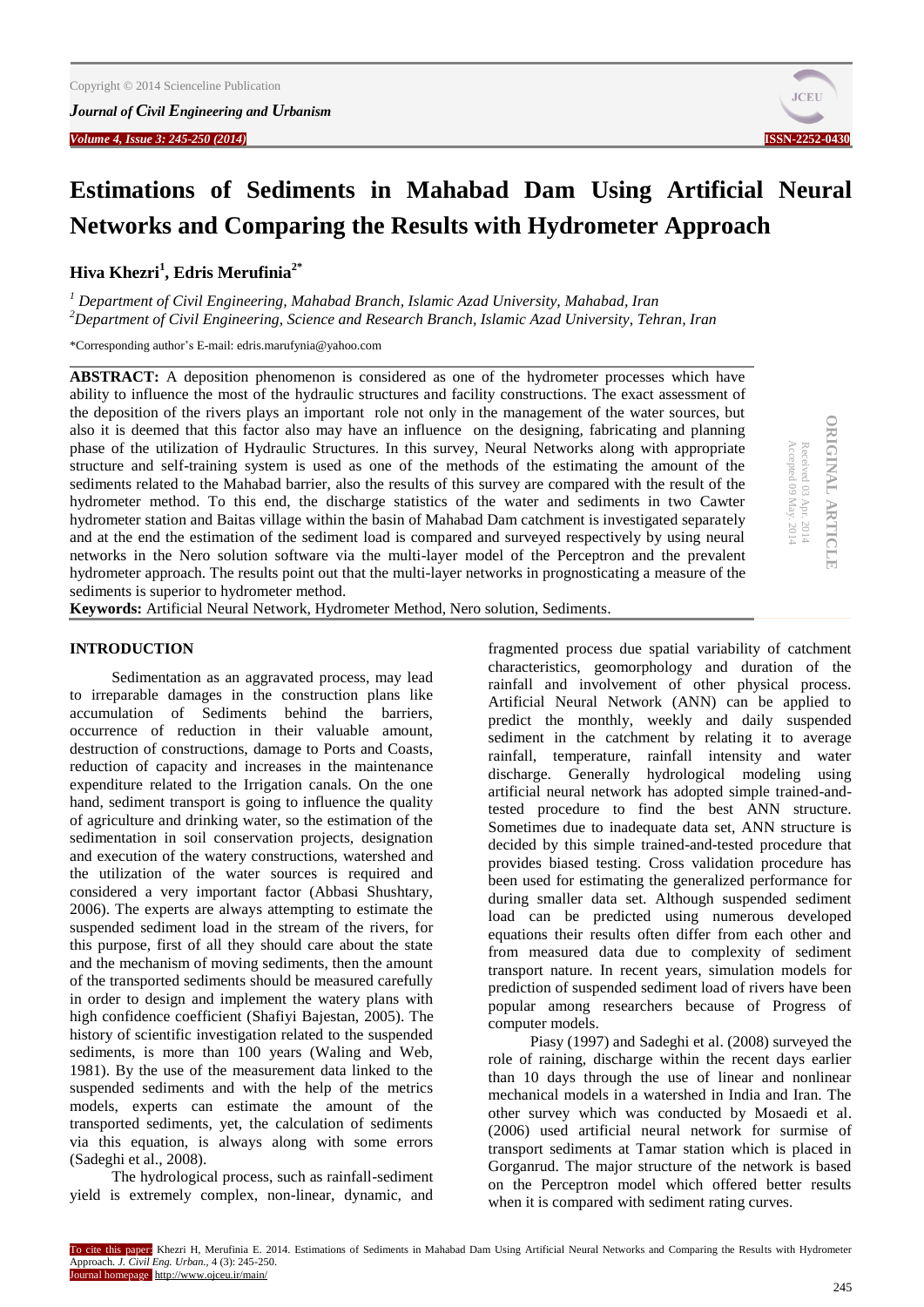Many researchers have studied the application of Artificial Neural Networks in vital topics of hydrology and hydraulics such as prediction of sediment load, rainfall-runoff modeling, flow prediction etc. Cigizoglu (2002) made a comparison between ANNs and SRC for suspended sediment estimation and found that the estimations obtained by ANN's were significantly superior to the corresponding classical sediment rating curve ones. Agarwalet et al. (2006) simulated the runoff and sediment yield using artificial neural networks as daily, weekly, ten-daily, and monthly monsoon runoff and sediment yield from an Indian catchment using back propagation artificial neural network (BPANN) technique, and compared the results with observed values obtained from using single- and multi-input linear transfer function models. Including research similar Kisi (2005), (Montazer et al., 2003), Kumorjain (2001), (Avarideh et al., 2002), Zaker Moshfegh (2003), (Ghodsian et al., 2003), Najafi Hajivar et al. (2008), Yazdani et al. (2008), Verstraeten and Poesen, 2001), Zhou et al. (2002). Including similar studies can be the surveys which are done by Scholars like, Sarnagy with Tacharya (2005), Abul-Vaset and Sharadfard (2006), Firat and Kanger (2009), Hamdid and Kayalp (2011), Abasi Shushtari and Kashfipur (2006), Nayeeni et al. (2008), Melsi et al. (2011) to the following can be noted.

## **MATERIAL AND METHODS**

There are numerous studies related to the application of ANNs to various problems frequently encountered in water resources. The nonlinear ANN approach was shown to provide a good representation of the rainfall-run off relationship (Hsu et al., 1995, Minns and Hall, 1996). The radial basis function type of ANNs to model the rainfall runoff process has also been examined (Fernando and Jayawardena, 1998; Fernando and Jayawardena, 1998; Mason et al., 1996). Campolo et al. (1999) used ANNs to forecast river flows during heavy rainfall and low-flow periods. ANNs were also considered to be a powerful tool for use in various groundwater problems (Ranjithan et al., 1993; Rogers and Dowla, 1994).



**Figure 1.** The structure of the artificial neural networks

The application of ANNs to sediment concentration Estimation is, however, not available in the literature. In this study, initially, ANNs are used to forecast the present or future sediment value using the past sediment values as input. The learning process or training forms the interconnection between neurons. The strength of these interconnections is adjusted using an

error convergence technique so that a desired output will be produced for a known input pattern. Many training procedures are discussed in the literature. Error back propagation is one of the most commonly used procedures. The processing units are arranged in layers (Menhaj 2008).

## **Error evaluation criteria**

The Mean Absolute Error (MAE), Mean Squared Error (MSE), Root Mean Squared Error (RMSE), and Relative Error (RE) are used to estimate the quality of results with measured data.

$$
\text{MAE} = \frac{1}{n} \sum_{i=1}^{n} \left| \left( Y_{(actual)_i} - \left( Y_{(forecast)} \right)_j \right| \right| \tag{1}
$$

$$
RE = \frac{(Y_{(actual)_i} - (Y_{(forecast)_j})}{Y_{actual}} \times 100
$$
 (2)

$$
\text{MSE} = \frac{1}{n} \sum_{i=1}^{n} (Y_{(actual)_i} - (Y_{(forcast)_j}^2)
$$
 (3)

$$
RMSE = \sqrt{\frac{1}{n} \sum_{i=1}^{n} (Y_{(actual)_i} - (Y_{(forecast)_j}^2)}
$$
 (4)

# **Study area**

The Mahabad catchment area is located in West Azerbaijan province and south Lake of Urmia. The length and north latitude of the basin is between 45 degrees and 25 minutes to 45 degrees 46 minutes and 36 degrees 26 minutes to 36 degrees to 46 minutes respectively. The area of this region is about 841 kilometer and the length of the main river is 61 kilometers. It should be stated that this basin is a little oblong with a relatively steep slope, and its altitude is 1363 kilometers. The average altitude in the desert is about 1400 meters and latitude from the sea level is 2000 meters. The main and prominent rivers of this catchment are the Baitas and Cawter which originates from the Heights located in the south and both of them are streaming parallel by ending in Mahabad barrier. After Mahabad dam they merge and form the Mahabad River which passes through Mahabad desert and it joins Lake Urmia.

The discharge statistics of the water and sediments in both Cawter hydrometer station and Baitas which placed in Mahabad dam catchment basin are investigated separately. At the end, by categorizing both rivers data on the basis of the upper and underneath discharge, the whole river was divided into four general categories.



**Figure 2.** The basin of the Mahabad Dam along with its hydrometer stations (Baitas and Cawter) and the real position of the Dam with its reservoir

To cite this paper: Khezri H, Merufinia E. 2014. Estimations of Sediments in Mahabad Dam Using Artificial Neural Networks and Comparing the Results with Hydrometer Approach. *J. Civil Eng. Urban.,* 4 (3): 245-250. urnal homepage http://www.ojceu.ir/main/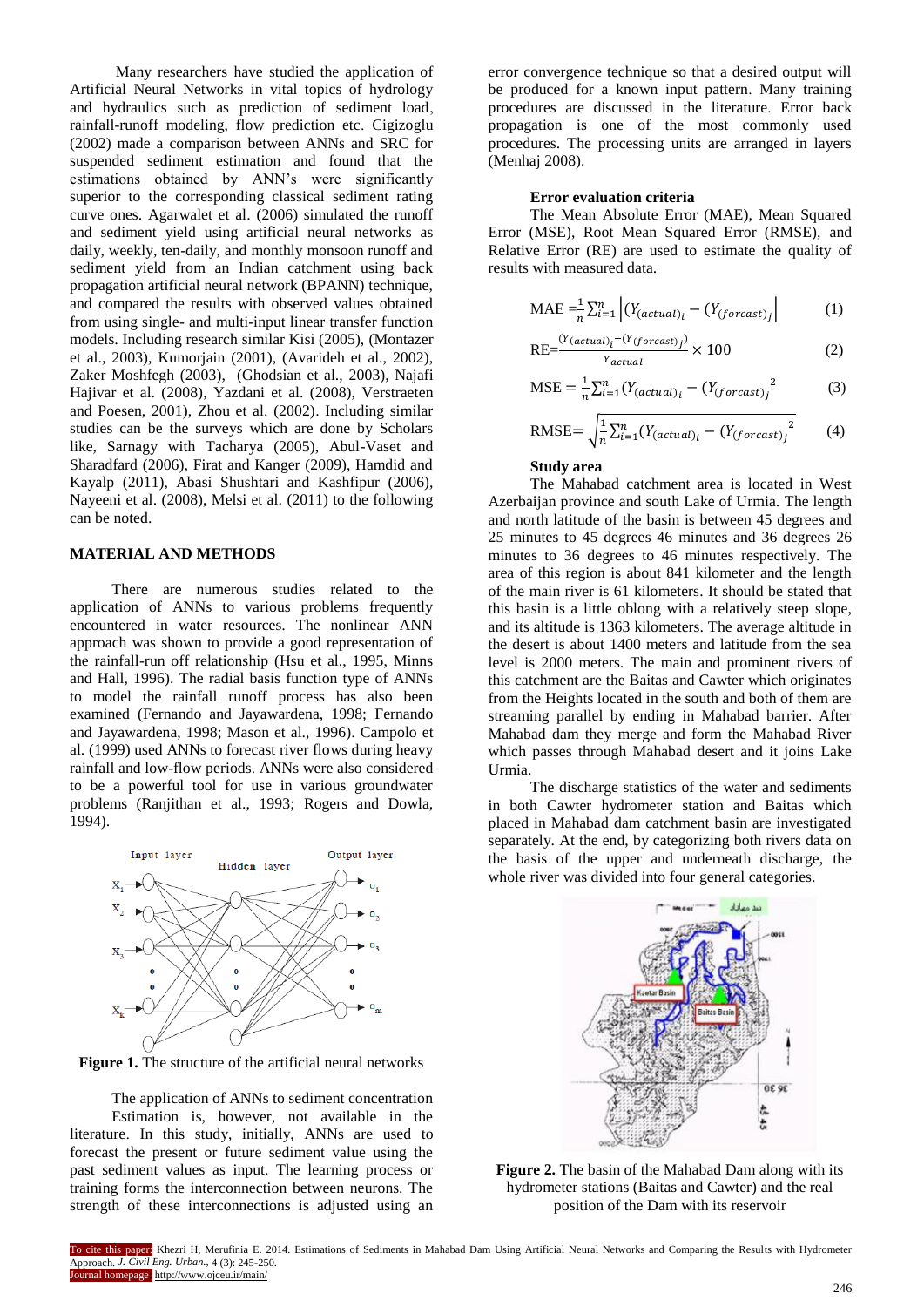# **Estimation of suspended sediments via sediments rating equations**

Basically, there are two approaches in the estimation of the suspended sediment load. The first approach is based on the fitting of the one or few curves of the data. The most common of this approach is stated as power curve as follows:

(1)

 $Q_s = a.Q_w^b$ 

In the equation,  $Q_s$  is referring the sediment discharge and measured in ton/day,  $Q_w$  is the discharge of the water which is measured in  $m^3$ 's. In this equation a & b are the constant coefficients. The next approach is based on the use of mathematical models. In this approach the mathematical model is prepared according to the physical view of the issue and solution of hydrodynamic current. The mathematical models also are used in order to estimate the sediment. The use of this method may lead to numerous problems and difficulties. These models requirements are various data like grading materials, water temperature and its particular weight, flux rate, the section figure of the river, the substance of the wall and river slope. In most cases, all the data are not available and research may be conducted according to just the data of the discharge of water and sediments. So, as it can be inferred this model may lead engineers to encounter with some restrictions. Since these models are so distinct and the results that may be obtained are so different, the calculated values may be presented with serious uncertainty. This uncertainty will reduce the validity of the results.

# **RESULTS AND DISCUSSION**

The best result is obtained through a model which was based on the amount of the stream discharge as input layer and measured sediment as output layer. The results of the uses of the artificial neural network for estimating the sediment of the Mahabad barrier from the Cawter River over the trial and educating process for low discharges and high discharges of the  $15.7 \text{ m}^3\text{/s}$  are presented in Table 1. Also, in figures 3 and 4 the mentioned results are compared with real data of the sediment.







**Figure 4.** Artificial Neural network performance in estimation of the sediment of the Mahabad dam reservoir from the Cawter River location for discharges bigger than  $15.7 \text{ m}^3/\text{s}$ .

The results of the artificial neural network use in estimating sediments of the Mahabad dam that located in the Baitas River are presented in table 2-4. The best results obtained when the mentioned model was based on the discharge stream as an input layer and the measured sediment was considered as an output layer. The results of this model over the training and trial phases are presented in Table 2 for discharges lower and higher than  $0.8 \text{ m}^3/\text{s}$ .

**Table 1.** Results of the artificial neural network in estimating the sediments of the Mahabad dam over test and training phases related to the Cawter River

|                                    | Number of<br>hidden lavers | <b>Transfer for</b><br>hidden laver | <b>Transfer for</b><br>output laver | <b>Learning rule</b>   | $R$ (Training) | MSE<br>(Training) | R<br>(Test) | <b>MSE</b><br>(Test) |
|------------------------------------|----------------------------|-------------------------------------|-------------------------------------|------------------------|----------------|-------------------|-------------|----------------------|
| Cawter with low<br>discharge rate  |                            | Sigmoid<br>Axon                     | Linear Axon                         | Levenberg<br>Marquardt | 0.865          | 0.0121            | 0.827       | 0.038                |
| Cawter with high<br>discharge rate |                            | Sigmoid<br>Axon                     | Linear Axon                         | Levenberg<br>Marquardt | 0.892          | 0.0101            | 0.809       | 0.037                |

| Table 2. The result of the artificial neural network in estimating the sediments of the Mahabad dam over test and training |  |
|----------------------------------------------------------------------------------------------------------------------------|--|
| phases related to the Baitas River.                                                                                        |  |

|                                    | Number of<br>hidden lavers | <b>Transfer for</b><br>hidden laver | <b>Transfer for</b><br>output layer | <b>Learning rule</b>   | $R$ (Training) | <b>MSE</b><br>Training) | R<br>(Test) | <b>MSE</b><br>(Test) |
|------------------------------------|----------------------------|-------------------------------------|-------------------------------------|------------------------|----------------|-------------------------|-------------|----------------------|
| Baitas with low<br>discharge rate  |                            | Sigmoid<br>Axon                     | Linear Axon                         | Levenberg<br>Marquardt | 0.833          | 0.0141                  | 0.715       | 0.0540               |
| Baitas with high<br>discharge rate |                            | Sigmoid<br>Axon                     | Linear Axon                         | Levenberg<br>Marquardt | 0.911          | 0.0089                  | 0.0857      | 0.037                |

To cite this paper: Khezri H, Merufinia E. 2014. Estimations of Sediments in Mahabad Dam Using Artificial Neural Networks and Comparing the Results with Hydrometer Approach. *J. Civil Eng. Urban.,* 4 (3): 245-250. urnal homepage http://www.ojceu.ir/main/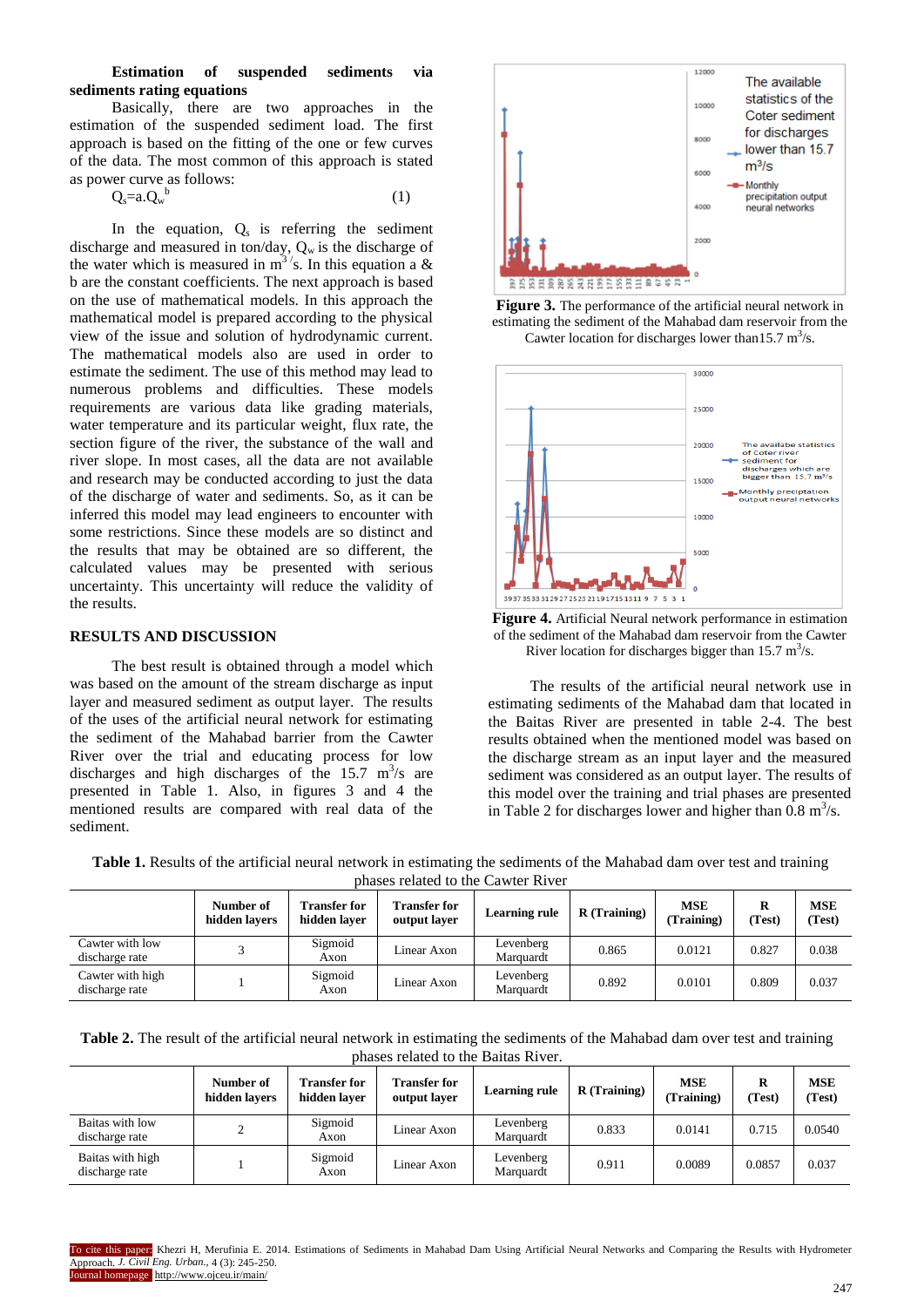

**Figure 5.** The performance of the neural network in estimating sediment amount within the Mahabad dam reservoir from the Baitas River for discharges lower than  $0.8 \text{ m}^3/\text{s}$ 



**Figure 6.** Performance of the neural network in estimating the amount of sediments from The Baitas for discharges with a value bigger than  $0.8 \text{ m}^3/\text{s}$ .

Figures 4 and 5 represent the results of this method in comparison with the real data related to the sediment. By investigating the above figures and data it can be inferred that the designed network for the Baitas and Cawter which is based on this approach, is more efficient. However, as it is obvious in the shapes, the network estimation of the sediments with lower discharges due to the higher samples and following trainings is more precise and reliable. Of course, the lack of accurate data recorded during the flood, the availability of the fewer data and the existing paradox among the input and output data is not ignorable.

#### **The results of hydrometer approach**

The best method of investigating sediment discharge in a hydrometric manner can be done via curve approach (SRC). The curve method includes a graph or equitation which represents the relation between discharge and sediment. In order to estimate the sediment load by the use of measured discharges, this method is tried.

In this study, the result of a long term estimation of suspended load linked to The Mahabad Chay at Baitas and Cawter station are used within the curve approach. A: Cawter

A. Lawel  
\n
$$
Q_s = 6.522 Q_w^{1.181}, Q_w < 15.7
$$
 (5)  
\n $Q_s = 0.1 Q_w^{2.7}, Q_w \ge 15.7$  (6)  
\nB: Bytas  
\n $Q_s = 5.53 Q_w^{1.0704}, Q_w < 0.8$  (7)  
\n $Q_s = 6.96 Q_w^{2.1847}, 0.8 \le Q_w \le 19.47$  (8)  
\n $Q_s = 89.35 Q_w^{1.325}, Q_w > 19.47$  (9)

In the above equations,  $Q_s$  and  $Q_w$  refer to sediment discharge at ton/day and water discharge at  $m^3/s$ respectively. It is worth to say that the Sediment concentration is relatively large range which is depended on different factors like irrigation, measurement season, Accuracy of measurement and the origin of swashes.

**Table 3.** The result of Hydrometer approach in estimation of the reservoir sediment from the Cawter

|                                   | <b>Power relation</b>          |        |  |  |  |  |
|-----------------------------------|--------------------------------|--------|--|--|--|--|
| The Cawter with low<br>discharge  | $Q_s = 6.522 Q_w^{1.181}$      | 0.4145 |  |  |  |  |
| The Cawter with high<br>discharge | $Q_{\rm s}=0.1Q_{\rm w}^{2.7}$ | 0.454  |  |  |  |  |



**Figure 7.** The performance of the Hydrometer approach in estimating the sediment of the Mahabad dam reservoir from the Cawter location for discharges lower than  $15.7 \text{ m}^3/\text{s}$ .





To cite this paper: Khezri H, Merufinia E. 2014. Estimations of Sediments in Mahabad Dam Using Artificial Neural Networks and Comparing the Results with Hydrometer Approach. *J. Civil Eng. Urban.,* 4 (3): 245-250. urnal homepage http://www.ojceu.ir/main/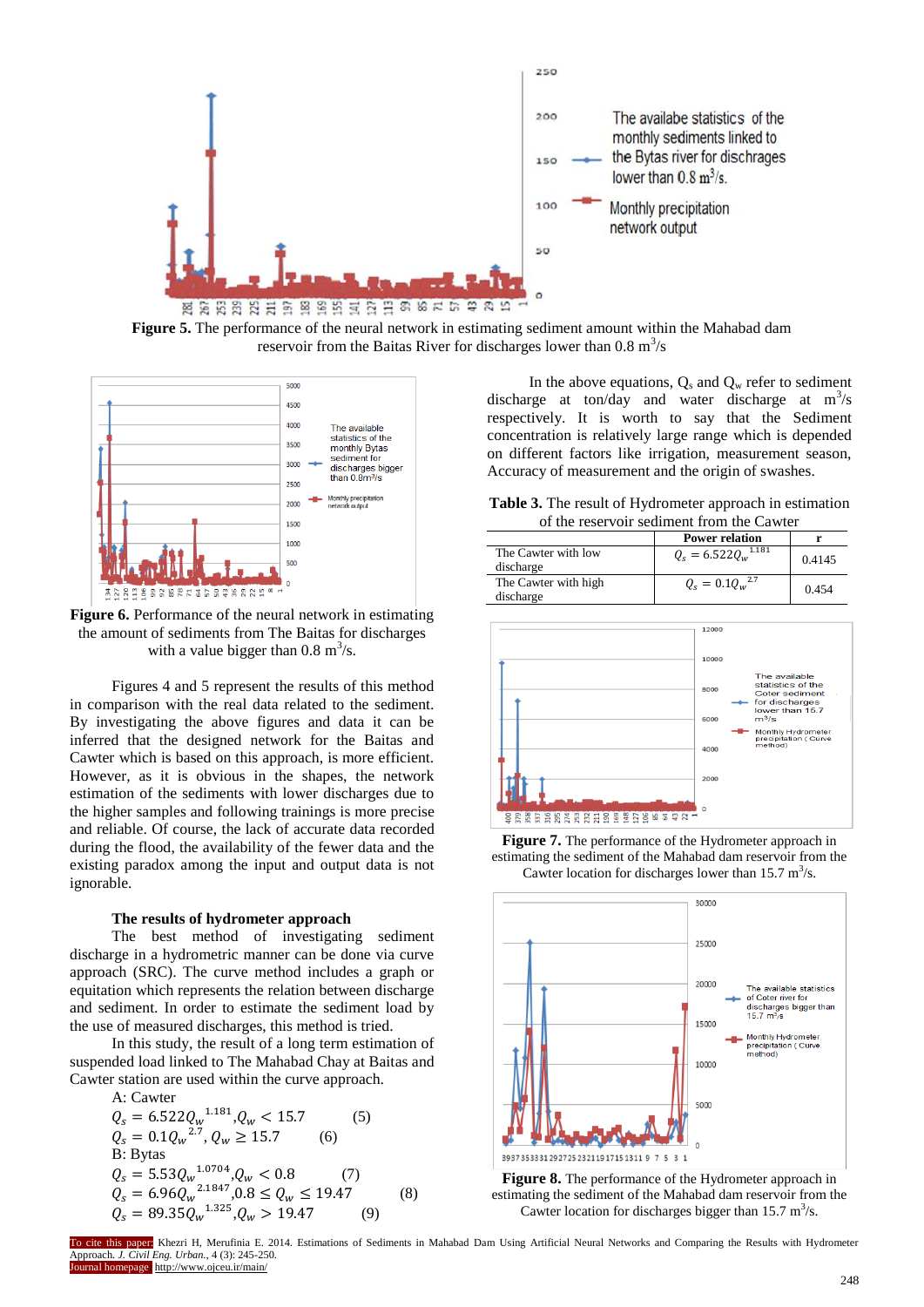The r variable can be calculated for the Bytas, for both high and low discharges. Table 4 and figures 8 and 9 shows the result of the Hydrometer model in comparison with the available sediments statistics.

**Table 4. T**he results of the Hydrometer approach in estimating sediment of the Mahabad dam reservoir from the Baitas River location

|                               | uit Danas In vertoende<br>Power relation |       |
|-------------------------------|------------------------------------------|-------|
|                               |                                          |       |
| Baitas with low<br>discharge  | $Q_s = 5.53 Q_w^{1.0704}$                | 0.576 |
| Baitas with high<br>discharge | $Q_s = 6.96 Q_w^{2.18\overline{47}}$     | 0.654 |



**Figure 9.** The performance of the Hydrometer approach in estimating sediment of the Mahabad dam reservoir from the Baitas location for discharges lower than  $0.8 \text{ m}^3/\text{s}$ .





By observing the mentioned statistics and figures it can be deduced that hydrometer approach is not so effective in controlling the conditions of the Baitas and Cawter for various discharges. Of course, the lack of accurate data recorded during the flood, the availability of the fewer data and the existing paradox among the input and output data is not ignorable. The results of this calculations state that the neural network approach is stronger and more efficient than routine hydrometer approaches like curve method. The neural network is somehow smart and it can create any demanded network depended on the problem itself. The correlation coefficient and the average square error are two prominent factors that have adjusted the elements of the network that when network errors reach its limit, the network system

automatically halts. This automatic reaction of the system is done by training system the probability of the errors and by giving much more weight to the groups which are many in number. If the curve approach were used, the results would be less reliable and we would conclude that this kind of method is unable in estimating the sediment amount in the dam reservoir.

## **CONCLUSION**

1. The comparison results after investigating transportation and movement functions pointed out that between eight Axon collections, nonlinear sigmoid Axon within the interface layer were a more efficient function in estimating the amount of Mahabad dam's sediment. Moreover, Lunberg-Markuet Training algorithm using less training cycles and has fewer errors is used as the base algorithm for network learning phase.

2. By investigating the neural network results at the Cawter station over training and test phase, for discharges higher and lower than  $15.7 \text{ m}^3\text{/s}$ , it can be concluded that this approach is more efficient than hydrometer approach even with the same discharges divisions. So that the correlation coefficient is 0.892-0.809 and 0.865-0.827 for low and high discharges, respectively and these results is much more acceptable and realistic if they compare with the ones related to the hydrometer which are 0.454 and 0.414 for high and low discharges, respectively.

3. By investigating the neural network results at the Baitas station over training and test phase, for discharges higher and lower than  $0.8 \text{ m}^3/\text{s}$ , it can be concluded that this approach is more efficient than hydrometer approach even with the same discharges divisions. So that the correlation coefficient 0.911-0.854 and 0.833-0.715 for high and low discharges, respectively and these results is much more acceptable and realistic if they compare with the ones related to the hydrometer which are 0.454 and 0.414 for high and low discharges respectively.

By investigating the above figures and data it can be inferred that the designed network for the Baitas and Cawter which is based on this approach, is more efficient. However, as it is obvious in the shapes, the network estimation of the sediments with lower discharges due to the higher samples and following trainings is more precise and reliable. Of course, the lack of accurate data recorded during the flood, the availability of the fewer data and the existing paradox among the input and output data is not ignorable.

# **REFERENCES**

- Abolvaset, N., and Shahradfar, S., (2006), Investigation the effect of river water level oscillation on suspended sediment using Artificial Neural., 7th International River Engineering conference. Shahid Chamran University, Ahwaz, IR IRAN, Pp: 235-243.
- Avarideh, F., M. Banihabib and A. Tahershamsi, (2002), Application of neural networks to estimations of rivers sediment discharges, 3rd Hydraulic Conference, Tehran University, IR IRAN
- Agarwalet, A., Singh,R.D.,Mishra, S.K., Bhunya, P.K.,(2006), ANN-based sediment yield models for Vamsadhara River basin (India). Water S.A. -95, 31 100.

To cite this paper: Khezri H, Merufinia E. 2014. Estimations of Sediments in Mahabad Dam Using Artificial Neural Networks and Comparing the Results with Hydrometer Approach. *J. Civil Eng. Urban.,* 4 (3): 245-250. urnal homepage http://www.ojceu.ir/main/